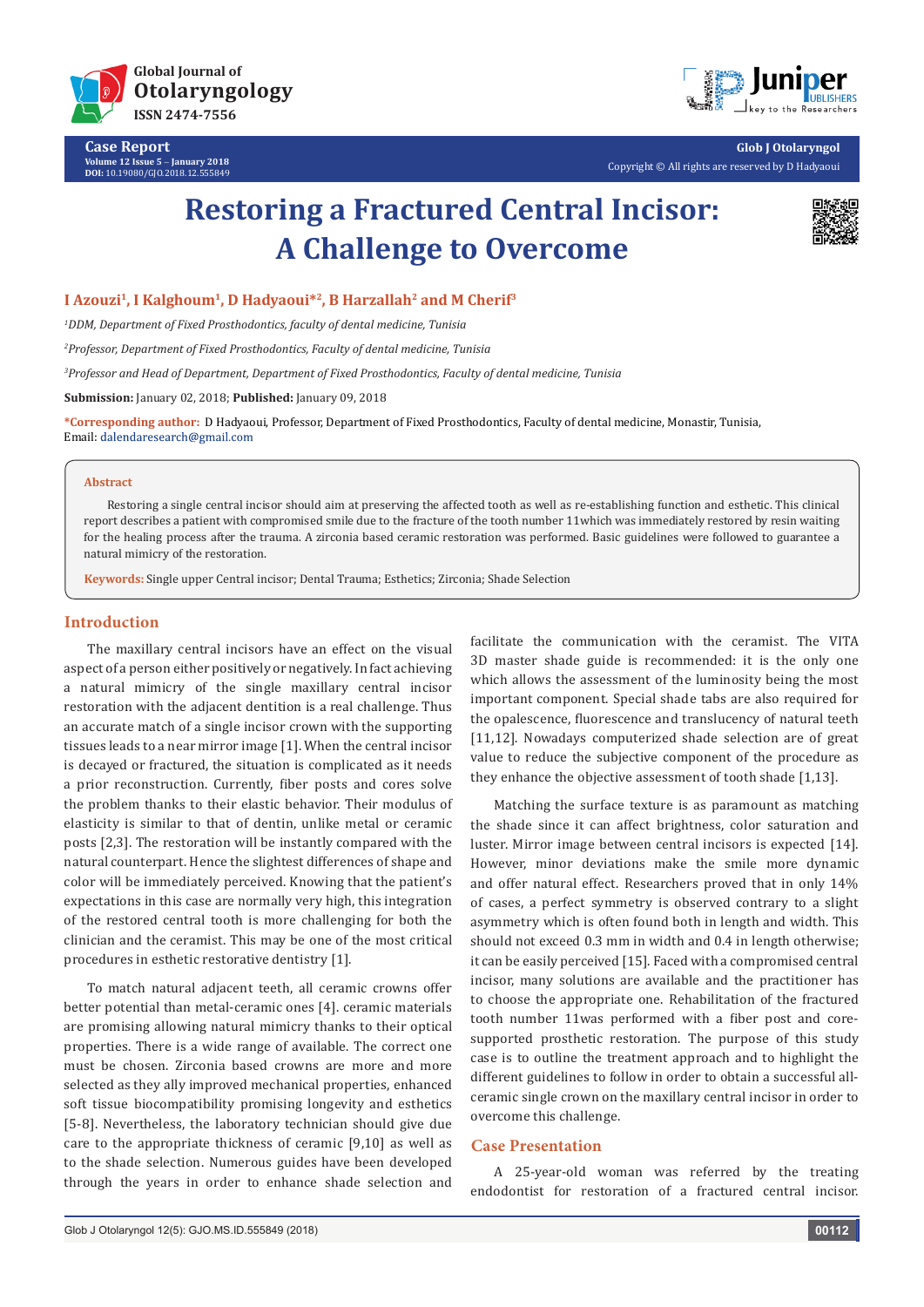# **Global Journal of Otolaryngology**

The tooth received a traumatic blow. To guarantee successful endodontic outcomes, adequate root canal system treatment was performed. In addition, a provisional composite was realized, providing immediate esthetic satisfaction. This was reliable short-term restoration of the crown-root fractured tooth during healing period and recovery of the periodontium (Figures 1 & 2) [16]. The patient's medical history was non-contributory. We required interacting with the patient to set expectations. First, the patient was recommended to take up initial periodontal preparation and to intensify oral hygiene before starting the rehabilitation process [17]. We proceeded by taking natural and full smile photographs with and without shade tabs (VITA 3D Master shade guide) Black and white digital images were used to select the correct value [17].



**Figure 1:** Initial case: the right central incisor was fractured at a lingual-distal angle just apical to the cemento-enamel junction. Palatal view of a large defective composite restoration in tooth 11.



The existing composite restoration was removed. The amount of the remaining tooth structure was evaluated as well as the level of the fracture line.

a. Approximately 90% of the clinical crown of tooth number 11 was fractured.

b. mm of tooth structure just coronal to the cementenamel junction was revealed.

Gingivectomy using a new diamond-tipped bur was done to convert the sub gingival fracture to a supragingival one (Figure 3) [18].



**Figure 3 :** Preparation of the abutment: occlusal view.

## c. 2 to 3 mm probing depths.

Radiographic assessment revealed that the crown-to-root ratio greater than 1 (RC/RR>1). There was neither associated root fracture, periapical radiolucency nor resorption. The patient was deemed to have acceptable occlusal function: neither evidence of attrition on the posterior or anterior teeth nor mobility due to functional forces. No symptoms of temporomandibular joint disorders (TMD) were disclosed [17]. Zirconia is probably, the best used in such a clinical scenario without compromising the value of the definitive result, thanks to its semi-opaque aspect which mimics the neighboring opaque, high value teeth [19]. In addition, the intra-sulcular palatal margins contraindicates the bonding procedure [1].

## **Preparation design**



**Figure 4 :** IPreparation of the abutment: occlusal view.

a) Metal-free restorations require strict preparation techniques: Proximal walls are ideally tapered between 6 and 10°, they should be rounded with no sharp angles so as to avoid any internal stress in the crown. Moreover, margins should be extremely smooth and uniform to guarantee precise, well-fitting and strong ceramic ones. These principles of tooth preparation are meant to ensure good mechanical behavior of the ceramic material thus preventing fracture and cracking [11]. Once the preparations undertaken, temporary crown, with precisely fitting and highly polished margins, was fabricated utilizing the silicone matrix formed on the modified study model. It's a key to success in such cases [9]. A well-made temporary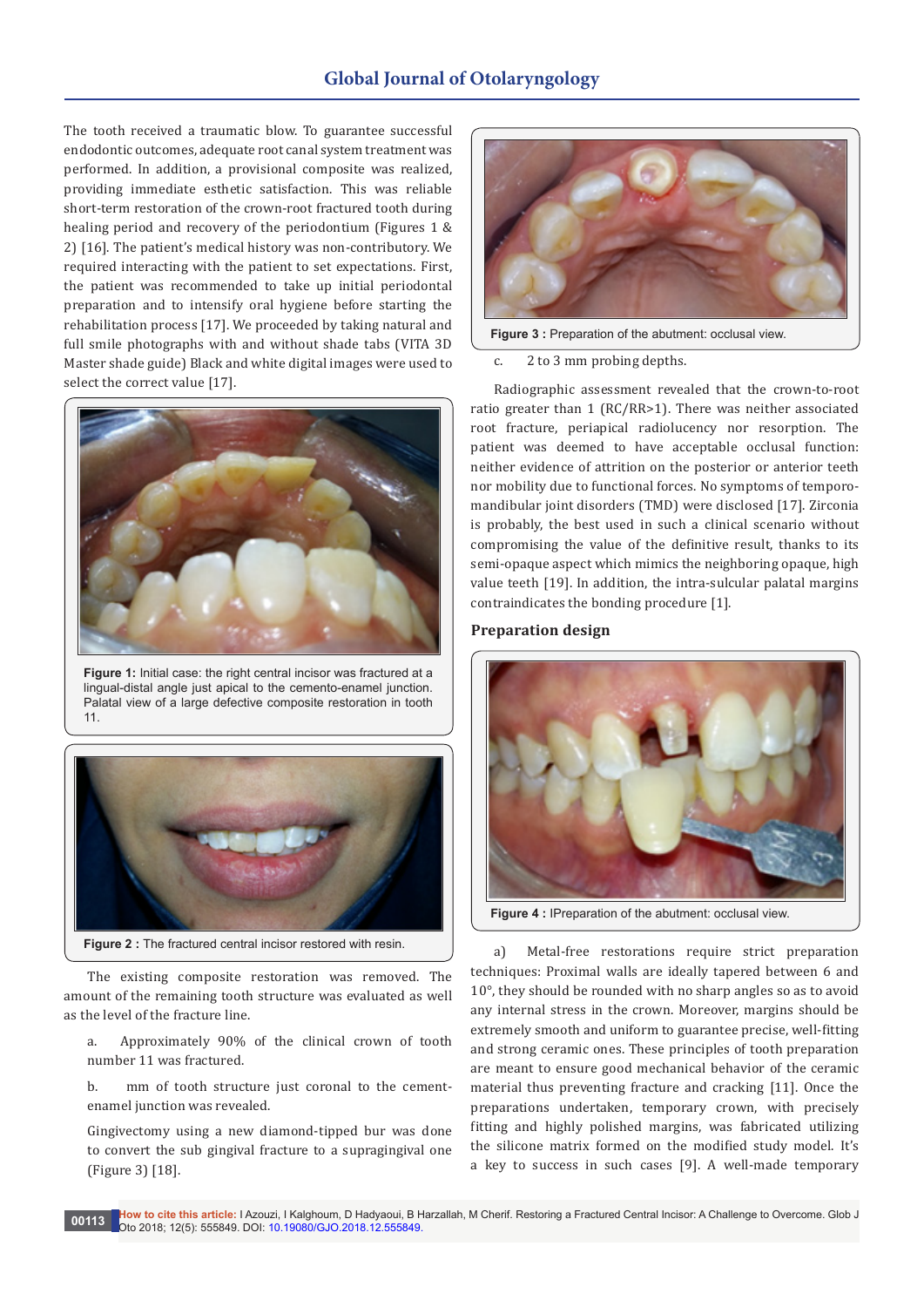# **Global Journal of Otolaryngology**

crown will immediately satisfy the esthetic, functional and biologic requirements (Figure 4). Thus, time constraints may be removed. A retraction was made to allow the impression of additional tooth structure beyond the margins, so that we can help the technician create the correct emergence profile [4].

# **Shade selection**

Accurate shade selection and shade matching are a paramount step for achieving natural mimicry of the central incisor (Figure 5). From an esthetic perspective, it may be the most difficult tooth to fabricate due to the association of many variables such as metamerism, individual characterizations and variations in lighting and illumination type [11,13]. If not regarded, they all contribute to reducing predictability of providing the desired shade [1,16,20]. This primordial step should be taken at the beginning of the impression appointment before tooth dehydrates and its color changes (become brighter). The reproduction of the shape is a similarly important parameter to achieve the perfect restoration. A shade map was drawn with all internal and external characterizations, variations in chroma and translucency, as well as irregularities of the incisal edge, Crack lines and incisal halo.



**Figure 5 :**Base shade selection (incisal edge to incisal edge) under controlled lighting.

They all were identified, recorded and communicated to the dental ceramist. The level of reproduction of such features depends on the patient acceptance to guarantee the success (Figure 6) [1]. Besides the material used for the understructure, the layering porcelain was carefully selected. Occlusion was carefully checked and adjusted [18]. An esthetic try-in, before final staining and glazing, was carried out to verify the crown morphology and the color [17]. As the patient expectations were very high, this requires care, skills and talent of the restorative team [11]. Multiple try-INS is often required. We can even be forced to remake the crown until achieving a satisfactory result [4]. The ceramic crown was cemented using glass ionomer reinforced by resin which provides good seating besides sufficient working time, good fluidity and easy trimming [21]. At the end of the treatment, the patient was pleased with the results and no longer hides her smile (Figures 7 & 8).



**Figure 6:** Provisional restoration: guide of the final restoration.



**Figure 7 :** Satisfying esthetic outcome: characterizations reproduction, periodontal integration and function.



**Figure 8 :** Natural aspect of the restoration through dynamic lin view.

### **Discussion**

Despite being discussed several times in the literature, the process of matching a central maxillary incisor crown, to a near mirror image of the controlateral tooth in all esthetic, functional, biological and material dimensions, is still a supreme challenge to all members of the restorative team [1,22]. Undoubtedly, understanding the technical difficulties helps the clinician set and communicate expectations appropriately with the patient [20]. What makes matching this tooth difficult mostly are that it is the anterior one. It is centrally located in the esthetic zone. Therefore, the slightest variations are generally immediately perceived.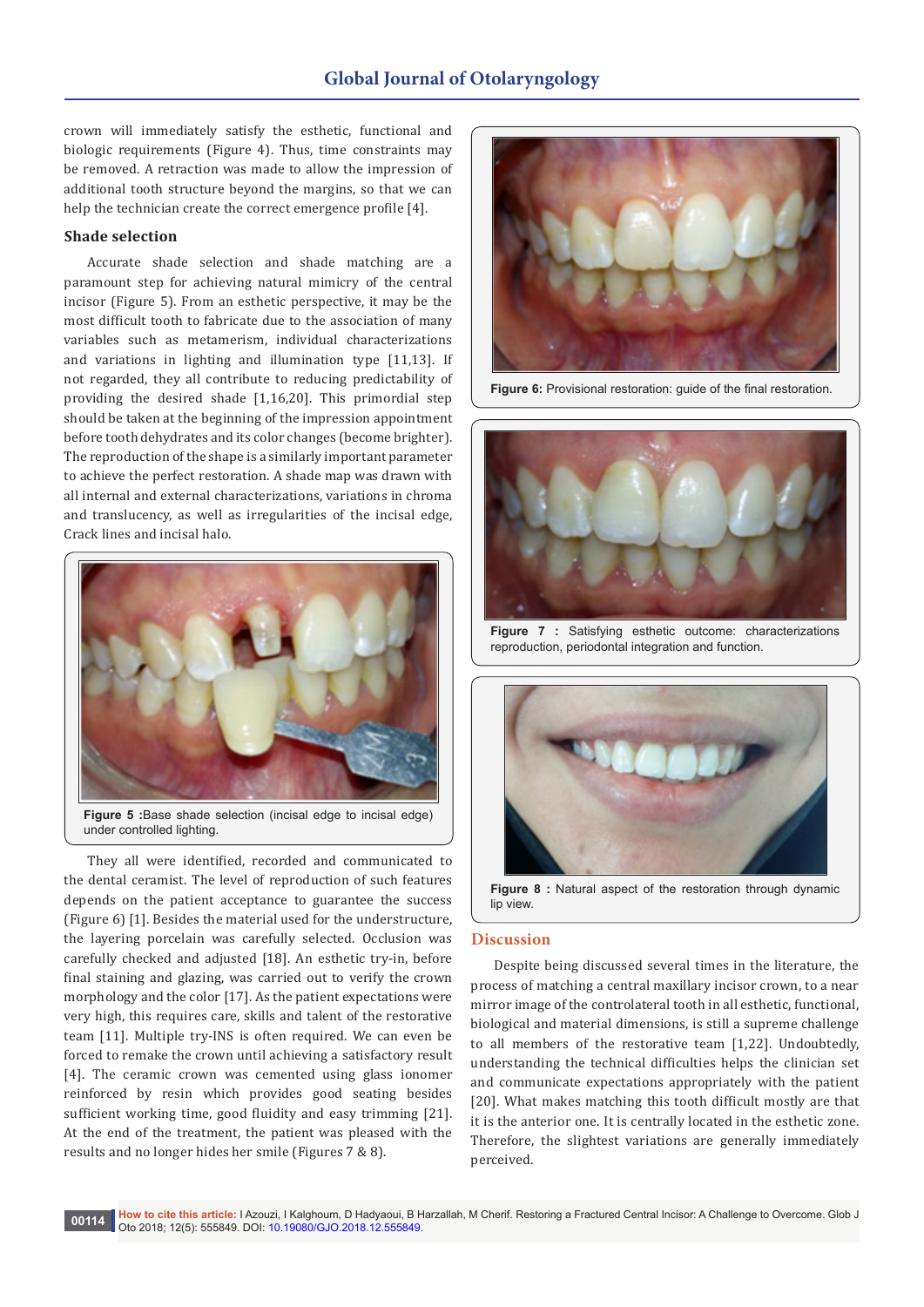In addition, when restoring one tooth, the degree of modifications, that can be imposed, will be limited as the tooth (to be matched to) dictates precisely the parameters of the entire restoration.

A well-fitting and esthetic temporary crown must not be ignored. It will immediately satisfy the esthetic, functional and biological requirements of the dentist and the patient and allow them to carry on with treatment until achieving success [4]. Regardless of how esthetic a restoration looks, the efforts of the dentist and the technician are not worth it if it lacks durability. That's why the material must be carefully selected [11]. Thanks to technological innovations along with talented dental technician, close simulation of the natural dentition is possible [22]. However, the degree of difficulty rises considerably, even for highly experienced ceramists using the most advanced technologies, because each case is essentially a unique artistic endeavor [22]. Because of the complexity of the tooth to be matched, as shown in this case, and because the result is dependent on the dental technician, the best possible solution is to have the ceramist see the patient to actively participate in the restoration matching process [1].

## **Conclusion**

In order to achieve and maintain efficient treatment outcomes, the case of a traumatically fractured single central incisor is very challenging for the practitioner. Esthetic and functional results must be considered when determining the proper treatment method [16]. Communication, patience, skills, artistic talent and pursuit of excellence are key to achieve success [17]. Artistically, refining the central incisor so that it matches a controlateral tooth, obviously requires a serious team work regarding essential parameter of success such as material selection, shade matching and laboratory procedure [22].

#### **References**

- 1. [Raigrodski A \(2008\) Managing the Challenge of Crowning the](https://iths.pure.elsevier.com/en/publications/managing-the-challenge-of-crowning-the-single-central-maxillary-i)  Single Central Maxillary Incisor. [Journal of Esthetic and Restorative](https://iths.pure.elsevier.com/en/publications/managing-the-challenge-of-crowning-the-single-central-maxillary-i)  Dentistry [20\(5\): 337-342.](https://iths.pure.elsevier.com/en/publications/managing-the-challenge-of-crowning-the-single-central-maxillary-i)
- 2. [Pallav Mahesh Patni, Pradeep Jain, Mona Jain Patni \(2016\) A](https://www.ncbi.nlm.nih.gov/pmc/articles/PMC5035439/)  [Conservative Approach to the Management of a Dental Trauma for](https://www.ncbi.nlm.nih.gov/pmc/articles/PMC5035439/)  [Immediate Natural Esthetics. Arch Trauma Res 5\(2\): e29042.](https://www.ncbi.nlm.nih.gov/pmc/articles/PMC5035439/)
- 3. [V Seguela, A Soenen, O Laviole, M Bartala \(2011\) Reconstitution](http://www.editionscdp.fr/revues/les-cahiers-de-prothese/article/n-155/reconstitution-corono-radiculaire-et-systemes-tout-ceramique.html)  [corono-radiculaire et systèmes tout céramique. Les cahiers de](http://www.editionscdp.fr/revues/les-cahiers-de-prothese/article/n-155/reconstitution-corono-radiculaire-et-systemes-tout-ceramique.html)  [prothèses 155.](http://www.editionscdp.fr/revues/les-cahiers-de-prothese/article/n-155/reconstitution-corono-radiculaire-et-systemes-tout-ceramique.html)
- 4. [Mizrahi B \(2008\) Restoration of A Single Central Incisor With An All-](http://www.moderndentistrymedia.com/may_june2008/mizrahi.pdf)[Ceramic Crown: A Case Report. International Dentistry 10\(3\): 32-38.](http://www.moderndentistrymedia.com/may_june2008/mizrahi.pdf)
- 5. Probster B, Reiss K, Wiedhahn M, Kern M, Helfer, et al. (2013) Material of the Future, Prosthetic Strategy 13: 1.
- 6. [F Spear, MJ Holloway \(2008\) Which all-ceramic system is optimal for](http://jada.ada.org/article/S0002-8177(14)63464-4/abstract)  [anterior esthetics? J Am Dent Assoc 139\(19\): S-24S.](http://jada.ada.org/article/S0002-8177(14)63464-4/abstract)
- 7. [Sunit Kr Jurel, Raghuwardayal singh. All ceramic crown\\_ an enhanced](https://www.scribd.com/document/56252312/All-Ceramic-Crown)  [esthetics. Indian Journal of Dental Sciences.](https://www.scribd.com/document/56252312/All-Ceramic-Crown)
- 8. [Francisco Lia Mondelli, R Caroll Casas Apayco, L Carolina Trentino,](https://www.ncbi.nlm.nih.gov/pubmed/23115764)  [A Wang, L Kiyoshi Ishikiriama \(2012\) Challenges of restoring an](https://www.ncbi.nlm.nih.gov/pubmed/23115764)  [anterior maxillary tooth: The impact of fluorescence and the mock-up](https://www.ncbi.nlm.nih.gov/pubmed/23115764)  approach. [Quintessence International](https://www.ncbi.nlm.nih.gov/pubmed/23115764) 43(10).
- 9. Tirlet G, CM, L.C, JPA (2009) All-ceramic crowns: preparations; dental information; 31 -16.
- 10. [Zuppardi M, \(2016\) Easy steps for single central restoration](http://www.zuppardi.net/wp-content/.../Massimiliano-Zuppardi-Single-central-restoration.pd.)  [Australasian. Dental Practice Janu 19-8.](http://www.zuppardi.net/wp-content/.../Massimiliano-Zuppardi-Single-central-restoration.pd.)
- 11. S Kahng [\(2006\) Material selection and shade matching for a single](http://www.gcamerica.com/lab/products/GC.../article18-Initial_PC_%20LF_SingleCentral.p)  [central incisor; The Journal of Cosmetic Dentistry Spring 22: 1.](http://www.gcamerica.com/lab/products/GC.../article18-Initial_PC_%20LF_SingleCentral.p)
- 12. [Sung Bin Im, Aram Torosian, Alvaro Blasi, Jimmy Londono, Remi](http://web.a.ebscohost.com/abstract?direct=true&profile=ehost&scope=site&authtype=crawler&jrnl=15328910&AN=122804298&h=ta4CQpXhwJ%2bu%2bU3WIIiZ19tKKKcqx579eWcjxVs8TffGYmDdEH0maoOy6E1Iz6%2bbzvH2X8Bjgr2ZAAFJ6sl%2f%2bQ%3d%3d&crl=f&resultNs=AdminWebAuth&result)  [Elkattah, et al. \(2017\) The Challenge of Shade Matching How to Achieve](http://web.a.ebscohost.com/abstract?direct=true&profile=ehost&scope=site&authtype=crawler&jrnl=15328910&AN=122804298&h=ta4CQpXhwJ%2bu%2bU3WIIiZ19tKKKcqx579eWcjxVs8TffGYmDdEH0maoOy6E1Iz6%2bbzvH2X8Bjgr2ZAAFJ6sl%2f%2bQ%3d%3d&crl=f&resultNs=AdminWebAuth&result)  [more Predictable Outcomes with All-Ceramic Restorations. Journal of](http://web.a.ebscohost.com/abstract?direct=true&profile=ehost&scope=site&authtype=crawler&jrnl=15328910&AN=122804298&h=ta4CQpXhwJ%2bu%2bU3WIIiZ19tKKKcqx579eWcjxVs8TffGYmDdEH0maoOy6E1Iz6%2bbzvH2X8Bjgr2ZAAFJ6sl%2f%2bQ%3d%3d&crl=f&resultNs=AdminWebAuth&result)  [Cosmetic Dentistry Spring 33: 1](http://web.a.ebscohost.com/abstract?direct=true&profile=ehost&scope=site&authtype=crawler&jrnl=15328910&AN=122804298&h=ta4CQpXhwJ%2bu%2bU3WIIiZ19tKKKcqx579eWcjxVs8TffGYmDdEH0maoOy6E1Iz6%2bbzvH2X8Bjgr2ZAAFJ6sl%2f%2bQ%3d%3d&crl=f&resultNs=AdminWebAuth&result).
- 13. [Mehta R, Kumar A, Goel M, Kumar V, Arora T, et al. \(2014\) Shade](http://web.a.ebscohost.com/abstract?direct=true&profile=ehost&scope=site&authtype=crawler&jrnl=09737316&AN=100253304&h=sXGQOzTKF0BP0Lakmp%2f9vlJ%2fP%2fxJKGxWDvgxjNISuDvsG98f%2bXXpGWo0fBz8EIByZblYaZ7OtSx23WooMKMEQw%3d%3d&crl=c&resultNs=AdminWebAuth&resultLo)  [Selection: Blending of Conventional and Digital Methods - An Updated](http://web.a.ebscohost.com/abstract?direct=true&profile=ehost&scope=site&authtype=crawler&jrnl=09737316&AN=100253304&h=sXGQOzTKF0BP0Lakmp%2f9vlJ%2fP%2fxJKGxWDvgxjNISuDvsG98f%2bXXpGWo0fBz8EIByZblYaZ7OtSx23WooMKMEQw%3d%3d&crl=c&resultNs=AdminWebAuth&resultLo)  [Review Journal of Oral Health review. article Community Dentistry](http://web.a.ebscohost.com/abstract?direct=true&profile=ehost&scope=site&authtype=crawler&jrnl=09737316&AN=100253304&h=sXGQOzTKF0BP0Lakmp%2f9vlJ%2fP%2fxJKGxWDvgxjNISuDvsG98f%2bXXpGWo0fBz8EIByZblYaZ7OtSx23WooMKMEQw%3d%3d&crl=c&resultNs=AdminWebAuth&resultLo)  **8**[\(2\): 109-112](http://web.a.ebscohost.com/abstract?direct=true&profile=ehost&scope=site&authtype=crawler&jrnl=09737316&AN=100253304&h=sXGQOzTKF0BP0Lakmp%2f9vlJ%2fP%2fxJKGxWDvgxjNISuDvsG98f%2bXXpGWo0fBz8EIByZblYaZ7OtSx23WooMKMEQw%3d%3d&crl=c&resultNs=AdminWebAuth&resultLo)
- 14. [Luís Henrique Schlichting, Kyle Stanley, Michel Magne, Pascal Magne](https://www.ncbi.nlm.nih.gov/pubmed/26794051)  [\(2016\) The non-vital discolored central incisor dilemma . The](https://www.ncbi.nlm.nih.gov/pubmed/26794051)  [International Journal of Esthetic Dentistry 10-14.](https://www.ncbi.nlm.nih.gov/pubmed/26794051)
- 15. [Mauro Fradeani \(2007\) Réhabilitation esthétique en prothè](http://www.quintessence-international.fr/fiche_livre.php?IdArticle=259)se fixée: [analyse esthétique, Volume 1, Quintescence International.](http://www.quintessence-international.fr/fiche_livre.php?IdArticle=259)
- 16. [Tsurumachi T, Matsumoto S, Kobayashi Y, Ohara K, Suzuki y, et al.](https://www.ncbi.nlm.nih.gov/pubmed/23221163)  [\(2012\) Esthetic and endodontic management of à deep crown-root](https://www.ncbi.nlm.nih.gov/pubmed/23221163)  [fracture of a maxillary central incisor.](https://www.ncbi.nlm.nih.gov/pubmed/23221163) Journal of oral science 54(4): [359-362.](https://www.ncbi.nlm.nih.gov/pubmed/23221163)
- 17. [Bradley J Olson,\(2012\) Restoration of a Fractured. Central Incisor](https://www.ncbi.nlm.nih.gov/pubmed/22479785)  [Compendium 33-43.](https://www.ncbi.nlm.nih.gov/pubmed/22479785)
- 18. [Tamotsu Tsurumachi, Sakurako Matsumoto, Yoshimi Kobayashi,](https://www.semanticscholar.org/paper/Esthetic-and-endodontic-management-of-a-deep-crown-Tsurumachi-Matsumoto/cff1bcaac97c8ee39ccf0aa8a67b5fb6c90b530e)  [Kinuyo Ohara, Yusuke Suzuki, et al. \(2012\) Esthetic and endodontic](https://www.semanticscholar.org/paper/Esthetic-and-endodontic-management-of-a-deep-crown-Tsurumachi-Matsumoto/cff1bcaac97c8ee39ccf0aa8a67b5fb6c90b530e)  [management of a deep crown-root fracture of a maxillary central](https://www.semanticscholar.org/paper/Esthetic-and-endodontic-management-of-a-deep-crown-Tsurumachi-Matsumoto/cff1bcaac97c8ee39ccf0aa8a67b5fb6c90b530e)  [incisor. Journal of Oral Science 54\(4\): 359-362.](https://www.semanticscholar.org/paper/Esthetic-and-endodontic-management-of-a-deep-crown-Tsurumachi-Matsumoto/cff1bcaac97c8ee39ccf0aa8a67b5fb6c90b530e)
- 19. [Heffernan MJ, Aquilino SA, Diaz-Arnold AM, Haselton DR, Stanford CM,](https://www.ncbi.nlm.nih.gov/pubmed/12239472)  [et al. \(2002\) Relative translucency of six all-ceramic systems. Part II:](https://www.ncbi.nlm.nih.gov/pubmed/12239472)  core and veneer materials. [The journal of prosthetic dentistry 88\(1\):](https://www.ncbi.nlm.nih.gov/pubmed/12239472)  [10-15.](https://www.ncbi.nlm.nih.gov/pubmed/12239472)
- 20. Daouahi N, Hadyaoui D, Saafi J (2015) International Journal of Oral Health Dentistry 1(1): 6-10.
- 21.[\(1998\) Anterior esthetic rehabilitation of all-ceramic crowns: a case](https://www.ncbi.nlm.nih.gov/pubmed/9611473)  [report. Esthetic dentistry 29: 1.](https://www.ncbi.nlm.nih.gov/pubmed/9611473)
- 22. Nixon RL (2003) Cosmetic Dentistry-Dentistry's Aesthetic Mt Everest Undetectable Restoration of a Single Discolored Maxillary Central Incisor. Oral Health 93(4): 100-106.